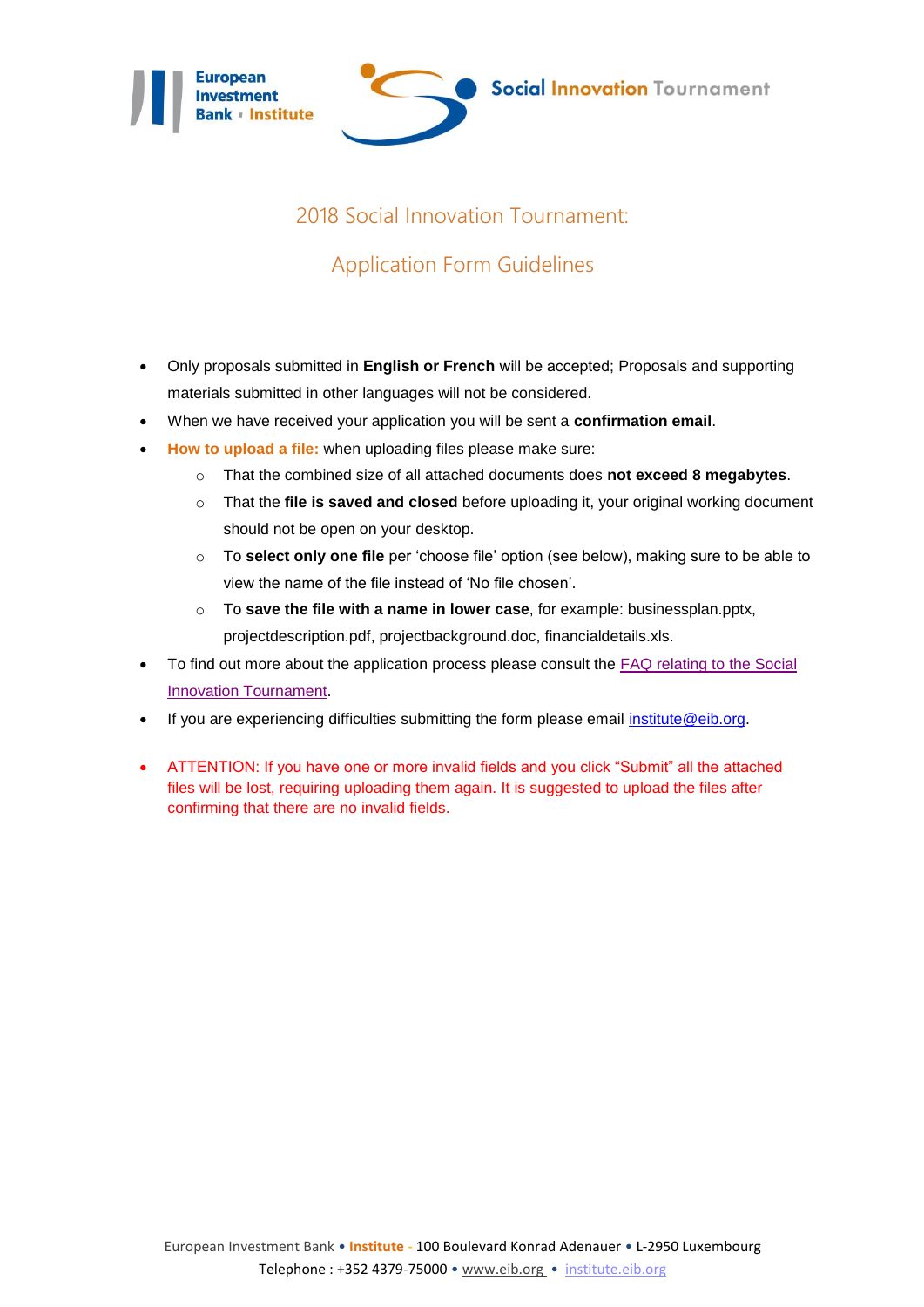

| <b>APPLICATION FORM</b>                                                                                                                                                                                                                         |                                                                                                                                                    |                                                                                                                                                                 | <b>DETAILS</b>                                                                                                                                                                                                                                                                                        |  |  |
|-------------------------------------------------------------------------------------------------------------------------------------------------------------------------------------------------------------------------------------------------|----------------------------------------------------------------------------------------------------------------------------------------------------|-----------------------------------------------------------------------------------------------------------------------------------------------------------------|-------------------------------------------------------------------------------------------------------------------------------------------------------------------------------------------------------------------------------------------------------------------------------------------------------|--|--|
| I. Project Summary                                                                                                                                                                                                                              |                                                                                                                                                    |                                                                                                                                                                 |                                                                                                                                                                                                                                                                                                       |  |  |
| Project name                                                                                                                                                                                                                                    |                                                                                                                                                    |                                                                                                                                                                 |                                                                                                                                                                                                                                                                                                       |  |  |
| Short Project description<br>Maximum allowed 800 characters.                                                                                                                                                                                    |                                                                                                                                                    |                                                                                                                                                                 | Please briefly describe your project, including<br>information about the problem you are solving<br>and how your solution is innovative and suitable<br>to solve the problem.<br>You will have the opportunity to expand in the<br>section 'Project Details'                                          |  |  |
| The Tournament is open to teams at any stage of the<br>project cycle. What stage is your project at? Please<br>select one from:<br>Idea/concept<br>$\bullet$<br>Project design<br>Proof of concept/piloting<br>Launch/Roll out<br>Scaling phase |                                                                                                                                                    |                                                                                                                                                                 | The Tournament is open to teams at any stage of<br>the project cycle.                                                                                                                                                                                                                                 |  |  |
| Please choose the sector(s) of your project?                                                                                                                                                                                                    |                                                                                                                                                    |                                                                                                                                                                 |                                                                                                                                                                                                                                                                                                       |  |  |
| Accessibility<br>Ageing<br>Agriculture and food<br>supply<br>Arts and creativity<br>Circular economy<br>Climate and<br>environment<br>Consumption<br>Democracy & citizen<br>empowerment<br>Education and youth<br>Employment<br>Energy          | Finance<br>Health<br>ICT and e-economy<br>Inclusion<br>Science and research<br>Transport and mobility<br>Urban development<br>Water<br>Other       | Production and industry<br>Sustainability development                                                                                                           | Please select (up to) two sectors that best<br>correspond to your project. To select more than<br>one sector, please press "CTRL" while selecting<br>the sectors with the cursor.                                                                                                                     |  |  |
| What is your country of residence - Please select one<br>from:                                                                                                                                                                                  |                                                                                                                                                    |                                                                                                                                                                 |                                                                                                                                                                                                                                                                                                       |  |  |
| Albania<br>Austria<br>Belgium<br>Bosnia and<br>Herzegovina<br><b>Bulgaria</b><br>Croatia<br>Cyprus<br><b>Czech Republic</b><br><b>Denmark</b><br>Estonia<br>F.Y.R. Macedonia<br>Finland<br>France                                               | Germany<br>Greece<br>Hungary<br>Iceland<br>Ireland<br>Italy<br>Kosovo<br>Latvia<br>Liechtenstein<br>Lithuania<br>Luxembourg<br>Malta<br>Montenegro | Netherlands<br>Norway<br>Poland<br>Portugal<br>Romania<br>Serbia<br>Slovakia<br>Slovenia<br>Spain<br>Sweden<br>Switzerland<br>Turkey<br>United Kingdom<br>Other | Please note the ELIGIBILITY criteria:<br>The Tournament is open to individuals or teams<br>from (or residing in) the European Union Member<br>States, Candidate and Potential Candidate<br>countries, and EFTA countries that submit<br>proposals to be implemented in one or more such<br>countries. |  |  |
| In which country/countries is/will the project be initially<br>implemented?                                                                                                                                                                     |                                                                                                                                                    |                                                                                                                                                                 | You can select several countries - please note<br>eligibility criteria above.<br>To select more than one country, please press<br>"CTRL" while selecting the countries with the<br>cursor.                                                                                                            |  |  |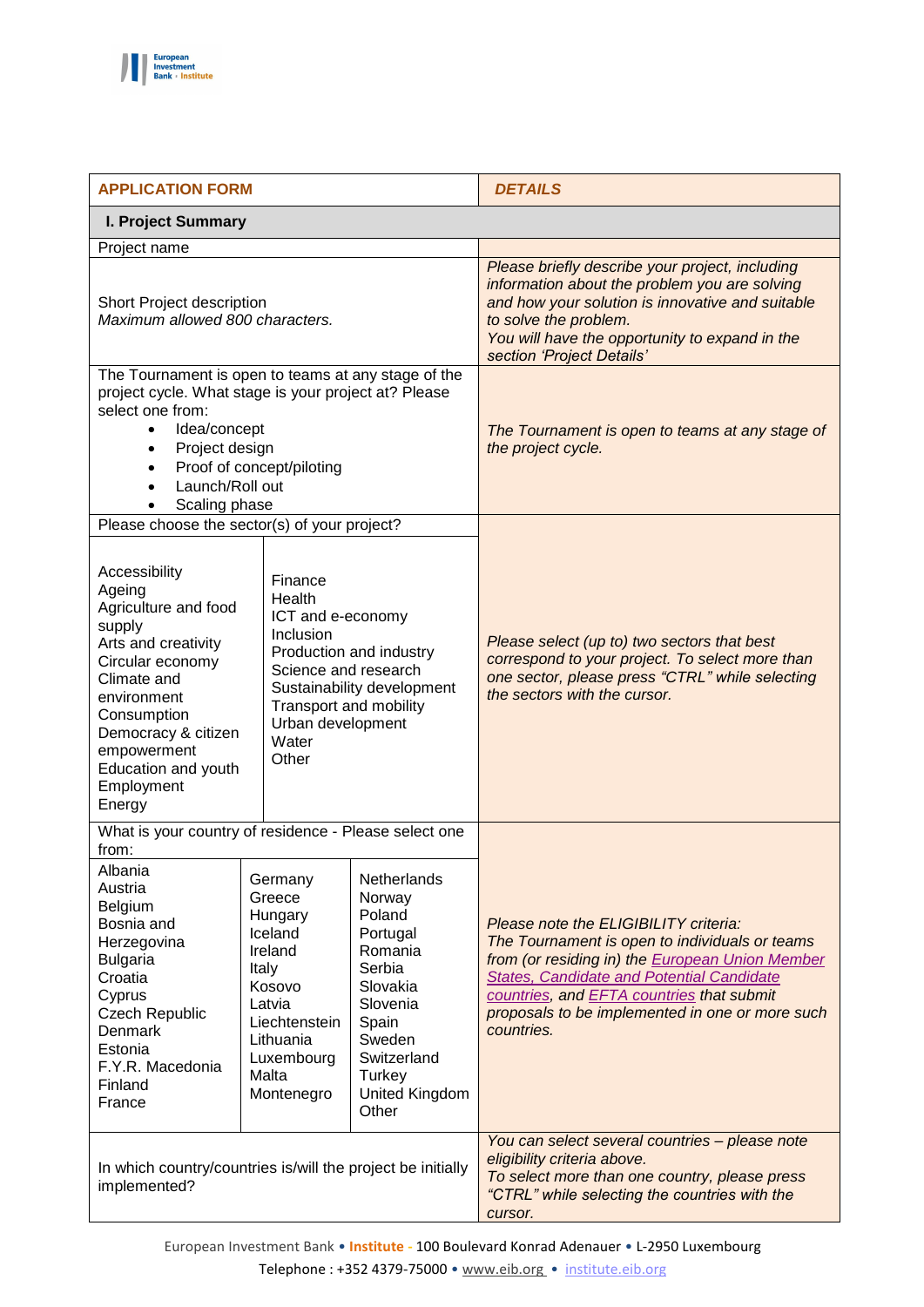

| In which country/countries is/will the project be<br>expanded over the next 2 years?                                                                  | You can select several countries - please note<br>eligibility criteria above.<br>To select more than one country, please press<br>"CTRL" while selecting the countries with the<br>cursor.                                                                                                                                                              |
|-------------------------------------------------------------------------------------------------------------------------------------------------------|---------------------------------------------------------------------------------------------------------------------------------------------------------------------------------------------------------------------------------------------------------------------------------------------------------------------------------------------------------|
| Website url of the project                                                                                                                            | Does your project have a website or blog? Please<br>provide the url here.                                                                                                                                                                                                                                                                               |
| Facebook page of the project                                                                                                                          | Does your project have a Facebook page? Please<br>provide the url here.                                                                                                                                                                                                                                                                                 |
| Twitter of the project                                                                                                                                | Does your project have a Twitter account? Please<br>provide the url here.                                                                                                                                                                                                                                                                               |
| File upload: Presentation (ppt or pdf) maximum 3<br>slides (Optional).<br>*Please see details above for how to upload a file*                         | You may wish to upload a presentation in ppt or<br>pdf format which shows an overview of your<br>project, which may include photos, diagrams,<br>short description of your project.                                                                                                                                                                     |
| <b>II. The Project Details</b>                                                                                                                        |                                                                                                                                                                                                                                                                                                                                                         |
| What is/are the societal problem(s) that you seek to<br>solve? How do you quantify the need for your<br>solution?<br>Maximum allowed 1200 characters  | Please tell us:<br>What is/are the societal problem(s) you<br>are fighting,<br>How many potential beneficiaries/people<br>$\bullet$<br>are affected?<br>Who are your competitors?                                                                                                                                                                       |
| What is your solution / service / product? Why do you<br>think this solution is best suited to solve that problem?<br>Maximum allowed 1200 characters | Please tell us:<br>Which are the existing solutions in the<br>$\bullet$<br>market?<br>What is your solution and a describe it:<br>Mention its objectives,<br>$\circ$<br>How does it address the<br>$\Omega$<br>problem? and,<br>How is better/more innovative?<br>$\Omega$<br>Have you already received some award<br>or recognition for your solution? |
| Who are your customers/ beneficiaries?<br>Maximum allowed 800 characters                                                                              | If your product/service is already in place:<br>Describe the demographics of your<br>customers.<br>Where are your customers/beneficiaries<br>located?<br>How do you reach your beneficiaries?<br>Directly or via partnerships,<br>$\circ$<br>intermediaries etc.?                                                                                       |
| How many customers/beneficiaries are you currently<br>reaching (and/or expect to reach over the next 2<br>years)?<br>Maximum allowed 1200 characters  | If your product/service is already in place, please<br>tell us:<br>What is your current number of<br>$\bullet$<br>customers/beneficiaries in total?<br>Number of customers/beneficiaries per<br>location.                                                                                                                                               |
| What are your current/expected societal impact(s)<br>Maximum allowed 1200 characters                                                                  | Please tell us:<br>How will/does using your product/service<br>$\bullet$<br>create impact amongst beneficiaries and<br>within the community or society?                                                                                                                                                                                                 |
| What indicators and tools do/will you use to measure<br>them?<br>Maximum allowed 1200 characters                                                      | Please tell us:<br>How do/will you measure the impact<br>$\bullet$<br>created?                                                                                                                                                                                                                                                                          |

European Investment Bank • **Institute -** 100 Boulevard Konrad Adenauer • L-2950 Luxembourg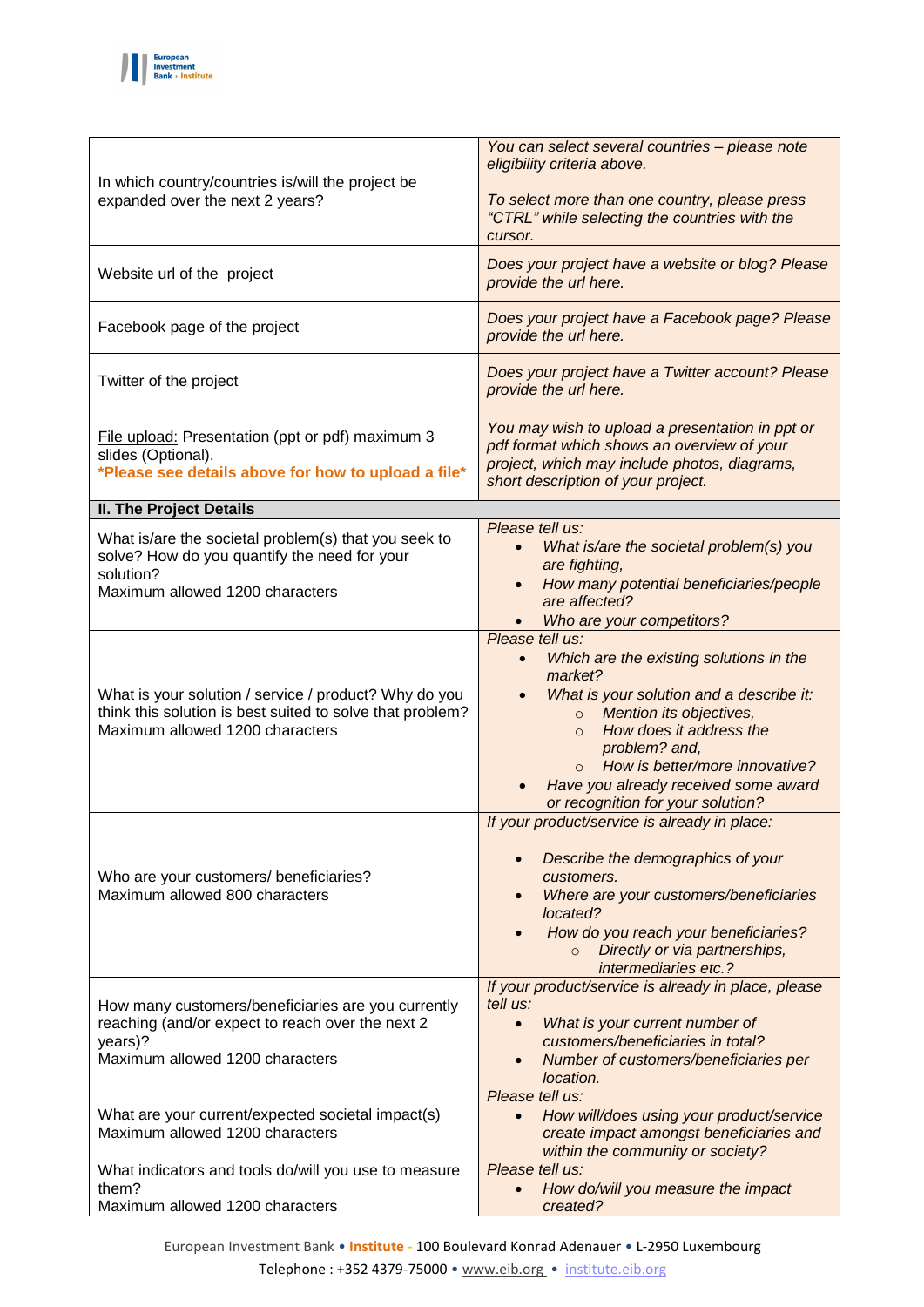

| Maximum allowed 800 characters                                                                                                                    | Please tell us:<br>How can your project be reproduced in<br>$\bullet$<br>different locations or contexts?<br>Explain how your project evolves as more<br>$\bullet$<br>people use it.                                                                                                                                                                                                                                                                                                                                    |
|---------------------------------------------------------------------------------------------------------------------------------------------------|-------------------------------------------------------------------------------------------------------------------------------------------------------------------------------------------------------------------------------------------------------------------------------------------------------------------------------------------------------------------------------------------------------------------------------------------------------------------------------------------------------------------------|
| Project Goals and time frame for implementation<br>Maximum allowed 800 characters                                                                 | Please tell us:<br>What are the goals and milestones for<br>$\bullet$<br>you project?<br>What time scale have you planned to<br>$\bullet$<br>achieve them?                                                                                                                                                                                                                                                                                                                                                              |
| Main challenges ahead and possible solutions<br>Maximum allowed 800 characters                                                                    | Please tell us:<br>What are the main challenges ahead to<br>$\bullet$<br>overcome to start/implement/continue<br>your project?<br>How can you limit the effect of such<br>challenges?                                                                                                                                                                                                                                                                                                                                   |
| How will/are you reach/reaching financial<br>sustainability (sources of funding or sales<br>secured/forecast)?<br>Maximum allowed 1200 characters | Please tell us:<br>What are your main strategies/goals to<br>$\bullet$<br>reach financial sustainability                                                                                                                                                                                                                                                                                                                                                                                                                |
| Tell us about your team<br>Maximum allowed 800 characters                                                                                         | Please tell us about your team and why you<br>believe you can make this project happen.                                                                                                                                                                                                                                                                                                                                                                                                                                 |
| How would you spend the prize money on the project<br>if you would win the competition?<br>Maximum allowed 400 characters                         |                                                                                                                                                                                                                                                                                                                                                                                                                                                                                                                         |
| File upload: Business plan executive summary<br>(Maximum 2 pages) (Required).<br>*Please see details above for how to upload a file*              | The file should be restricted to maximum 2 A4<br>pages; font Times New Roman, size 12 or<br>comparable.<br>Information could include actual or planned<br>details (for projects in idea stage) about:<br>Traction to date (revenue, number of<br>$\circ$<br>users / people affected)<br>Funding to date (investments, grants,<br>$\circ$<br>loans, own capital, etc.)<br><b>Planned use of funds</b><br>$\circ$<br>Financial basics:<br>$\circ$<br><b>Costs - Running costs and large</b><br>cost items in your budget. |
| Download the following financial template, and fill it<br>with your financial details.<br>*Please see details above for how to upload a file*     | Download the financial template by clicking in the<br>word "Download" (font colour blue). After opening<br>the file, fill in only the cells which background is<br>dark grey:<br>Revenues from products/services<br>Grants/donations<br><b>Total Operating Costs</b><br><b>Dividends distributed</b><br>Own funds<br><b>Bank debt</b><br><b>Other liabilities</b>                                                                                                                                                       |